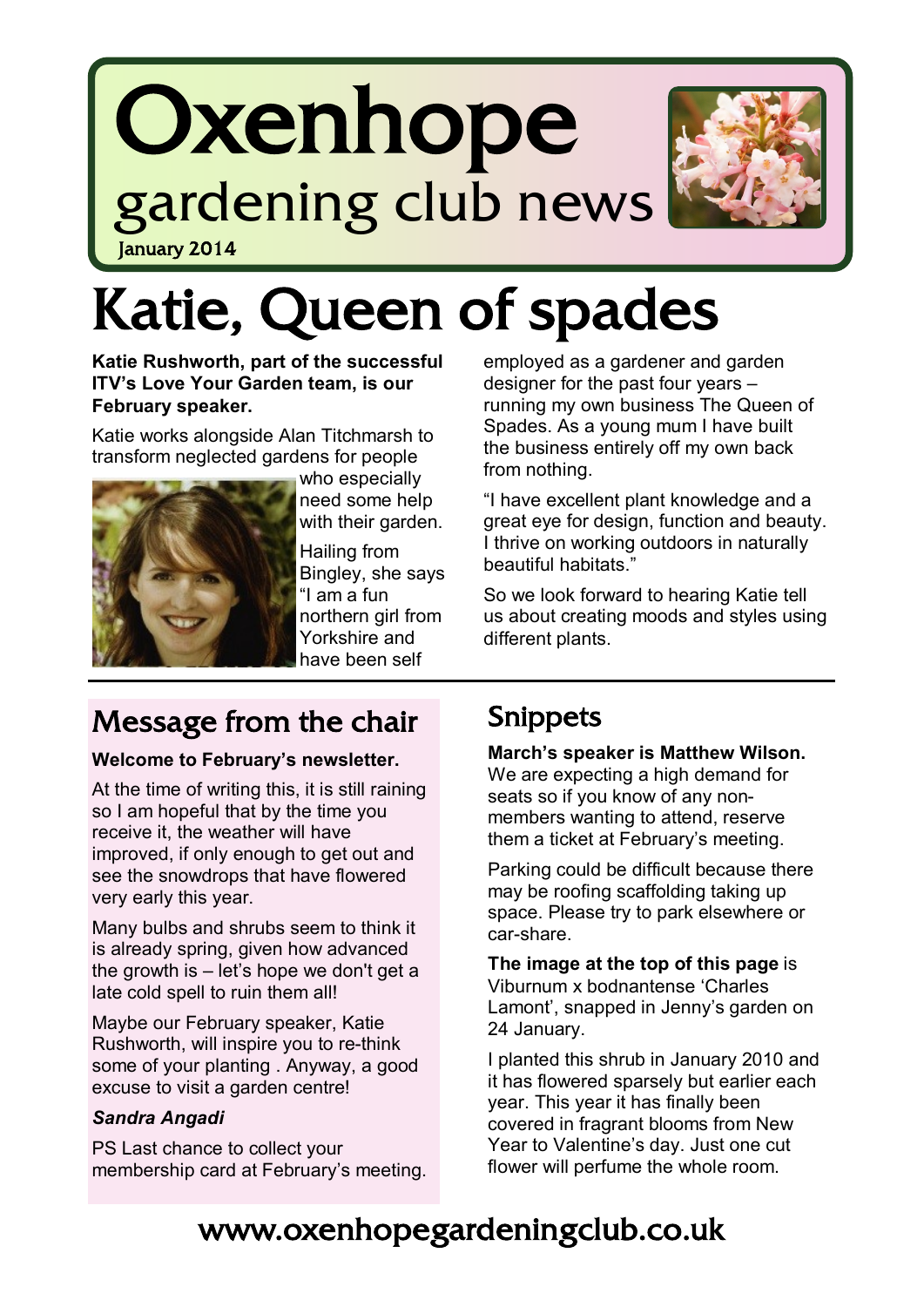## A canal-side garden

**Sandra Angadi, our chairman, has been creating a community garden alongside Hirst Lock. Here is the first instalment of her story.**

About a quarter mile west of Saltaire along the Leeds and Liverpool Canal is a small estate called Hirst Wood, named after a nearby area of woodland. At the point where this woodland comes down to the canal, is Hirst Lock.

There were originally two houses close to the lock, one of which was a farm and the other a lock-side cottage, which at one time sold teas and ice creams. The houses were pulled down in 1962 and the site became derelict and unsightly. It was a muddy stretch of land used as a parking space which visitors, canal users and residents passed by as quickly as possible.

In 2008, however, a local community group, the Hirst Wood Regeneration Group, decided to transform this area into a place that could be enjoyed by the whole community. They raised funds from a number of sources, and the area was landscaped, a garden made and a fence and benches, donated by the local parks department, were installed. It is now a popular place for people to sit and enjoy the views of the canal and the lock.

In early 2013, I joined the group and volunteered to maintain the canal garden. Although I live in Saltaire, where my gardening is confined to some pots in my back yard, during the spring and summer my gardening activity is at my house in France.

So I was delighted to have the opportunity to look after a garden in Yorkshire. The original plantings in the canal garden were made from local residents' donations and over the years many of their more vigorous plants, like the geraniums and marguerites, had overtaken the space. Although the garden looked colourful, the planting lacked variety, so my first task was to thin out the existing plants and replace them with plants I brought back from France.

I hope that, by spring, there will be another area for the residents, canal users and visitors, maybe some of you, to sit and enjoy.

*Sandra has also cleared another overgrown patch by the canal, and this will feature in a future issue.*



## www.oxenhopegardeningclub.co.uk